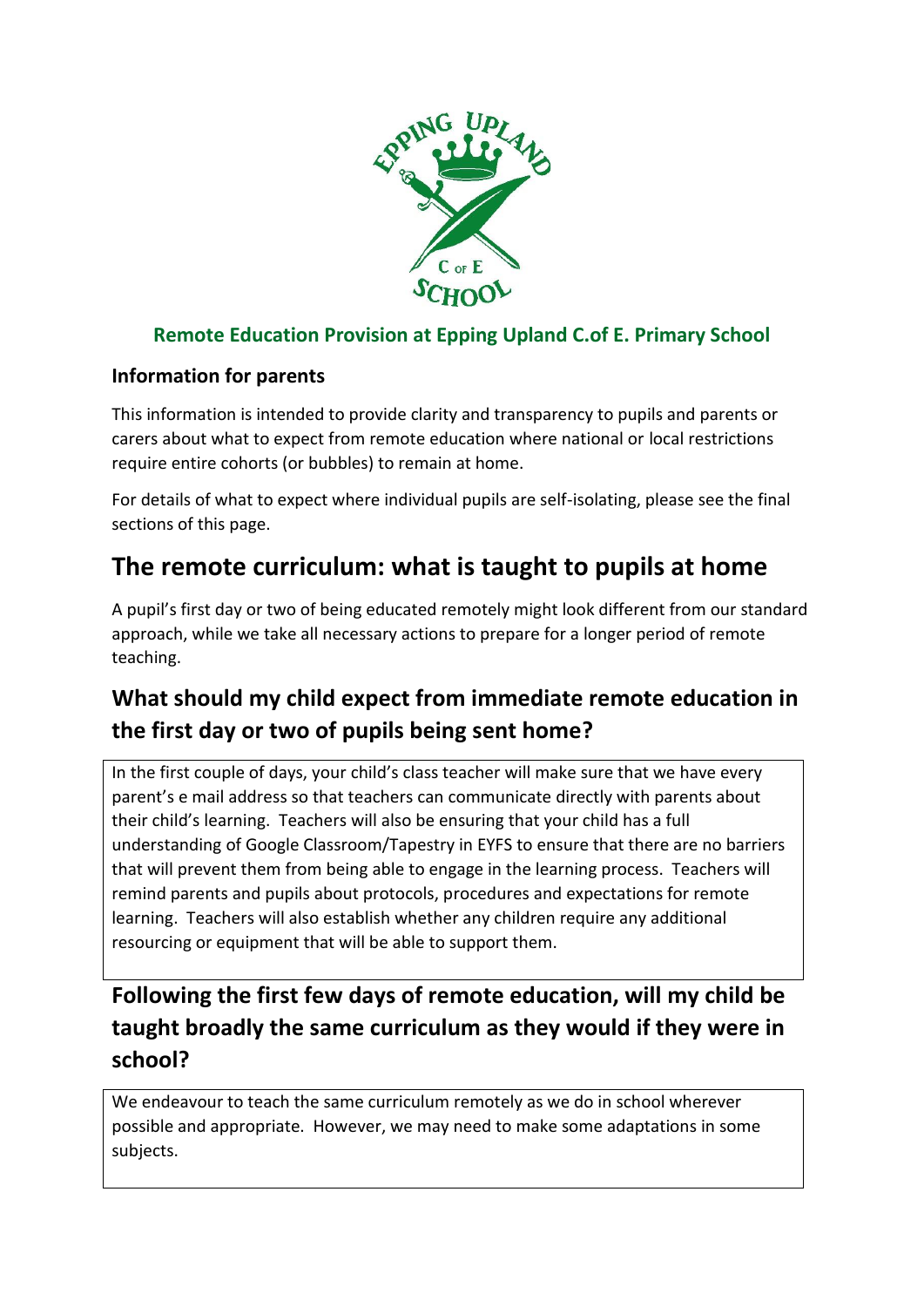# **Remote teaching and study time each day**

### **How long can I expect work set by the school to take my child each day?**

We expect that remote education, including remote teaching and independent work, will take pupils broadly the following number of hours each day:

| Key Stage 1 | 3 hours a day |
|-------------|---------------|
| Key Stage 2 | 4 hours a day |

Whilst teachers will hope that children engage in all the learning provided each day, they will also set a minimum expectation of work each day. The 'minimum expectation' is what is expected that your child will complete in a day. This will vary depending upon the age of your child.

It is recognised however, that circumstances such as illness, bereavement and other extenuating events might occasionally mean your child is unable to engage on some days. Where this is the case, we would request, that just as when your child is in school, that you advise the class teacher of the reasons for your child's 'absence' from their remote learning.

# **Accessing remote education**

### **How will my child access any online remote education you are providing?**

Children in EYFS will access their remote learning via Tapestry

Children in KS1 and KS2 will access their remote learning via Google Classroom. Each child will have their own email address and password. These are monitored and managed by Epping Upland and are for school use only.

Should school staff consider that another method of provision is more appropriate for your child, you will be contacted directly by either the headteacher, the class teacher, our SENCO or our wellbeing mentor.

## **If my child does not have digital or online access at home, how will you support them to access remote education?**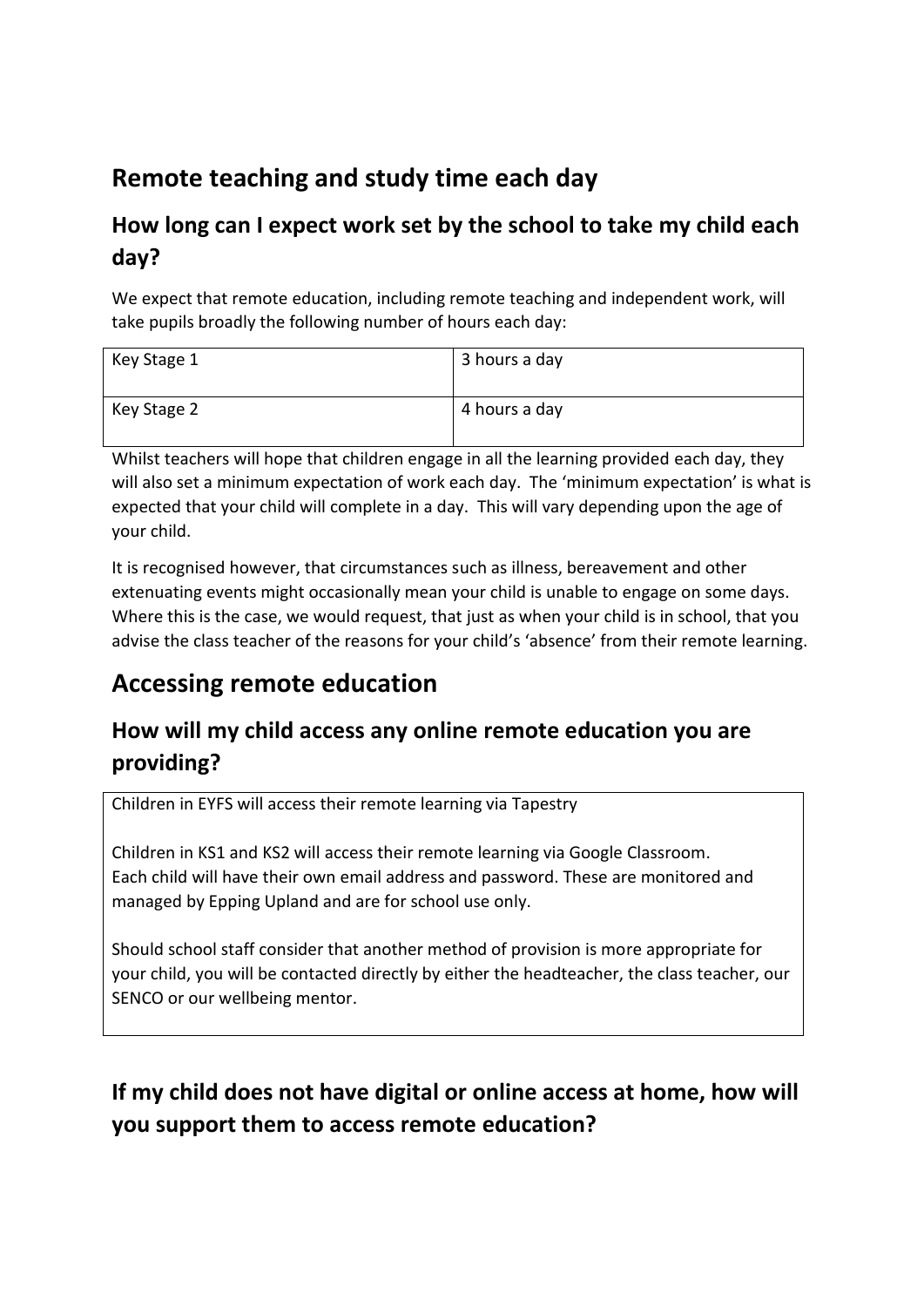We recognise that some pupils may not have suitable online access at home. We take the following approaches to support those pupils to access remote education:

- \* Where resourcing allows, we will issue or lend Chrome Books to pupils. A protocol for this loan will need to be agreed and signed prior to the child being allowed to take the equipment home.
- \* If you do not have a device or digital access please contact the school office on 01992 572087 or e mail [jwood@eppingupland.essex.sch.uk](mailto:jwood@eppingupland.essex.sch.uk)
- \* If you require support with your device, connectivity or data or anything else, we will endeavour to do our best to support you.
- \* If you require printed materials, please either e mail your child's class teacher using the address they have given you or alternatively [jwood@eppingupland.essex.sch.uk](mailto:jwood@eppingupland.essex.sch.uk) and we will ensure that you are provided with the copies you require.
- \* If your child is unable to return work digitally, it may be e mailed to class teachers or sent/delivered to school. If postage is required, the school will cover this cost.

#### **How will my child be taught remotely?**

We use a combination of the following approaches to teach pupils remotely:

Some examples of our remote teaching approaches include:

- \* live meets, sometimes whole class, sometimes groups
- \* pre-recorded teaching made by school staff
- \* recorded teaching delivered by recognised providers such as Oak Academy, White Rose
- \* printed paper packs produced by teachers (e.g. workbooks, worksheets)
- \* textbooks and reading books that your children have at home
- \* commercially available websites supporting the teaching of specific subjects or areas, including video clips or sequences
- \* BBC bitesize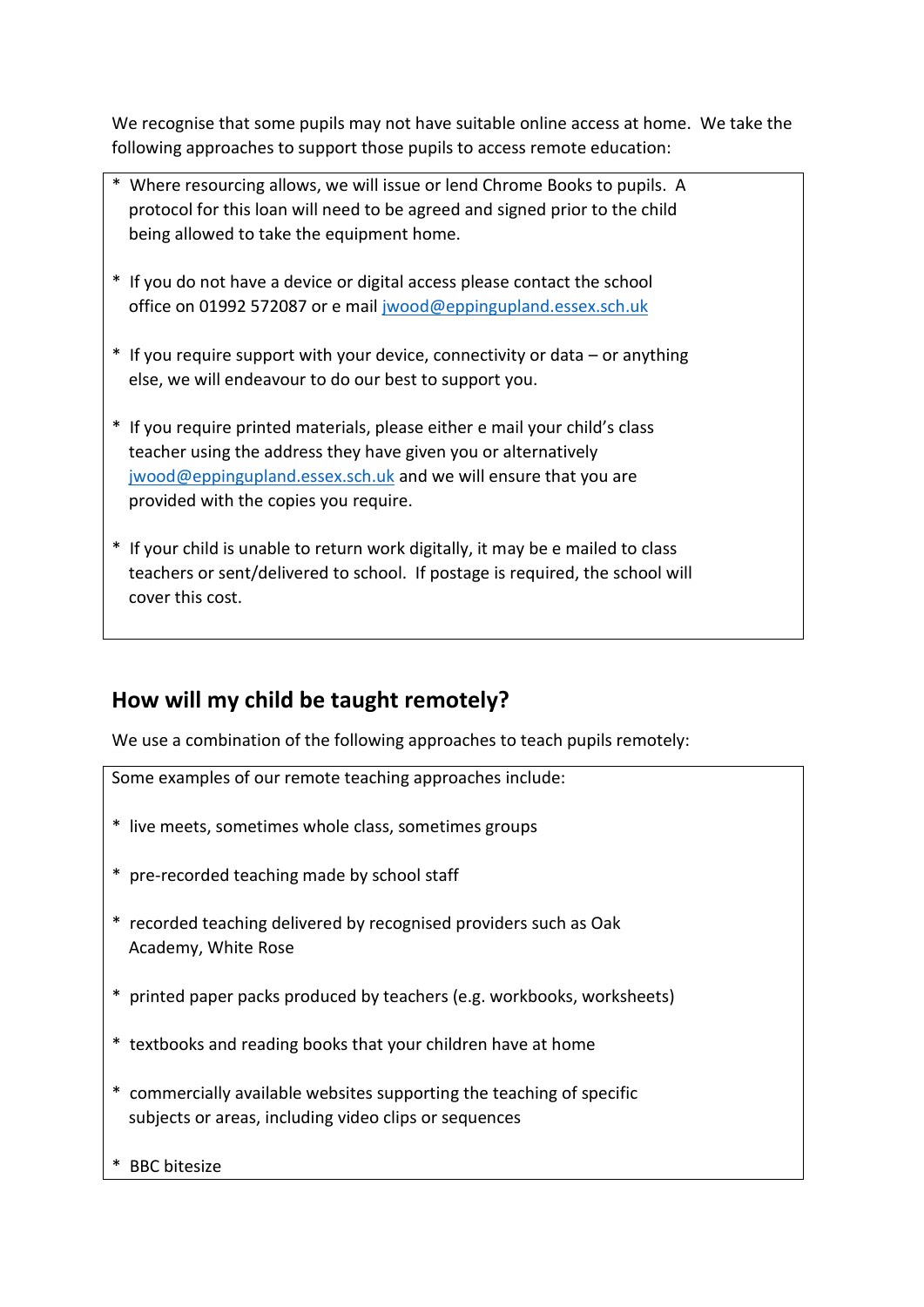\* long-term project work and/or internet research activities

# **Engagement and Feedback**

### **What are your expectations for my child's engagement and the support that we as parents and carers should provide at home?**

Whilst fully recognising and understanding the pressures that remote learning places on parents and carers, we do ask that your child receives an appropriate level of support that enables them to engage in the learning. We know that the age of your child and your own commitments will dictate how much support you are able to give on a daily basis. KS2 children mostly should be able to engage with some level of independence. KS1 however, will require greater support from parents and carers.

We ideally expect some engagement each day. That is why we have set a 'minimum expectation' for each day, although with hopes that children will complete more than this wherever possible.

Engagement will be monitored weekly by class teachers and the headteacher. Where concerns arise, we will contact you to see if we can offer anything that might help you to support your child to engage more frequently.

### **How will you check whether my child is engaging with their work and how will I be informed if there are concerns?**

Engagement is monitored daily and weekly by class teachers and weekly by the headteacher.

If we are unsure about reasons for a lack of engagement you will be contacted in the first instance by your child's Class Teacher or by our Wellbeing Mentor. If concerns remain, you will likely be contacted by the headteacher.